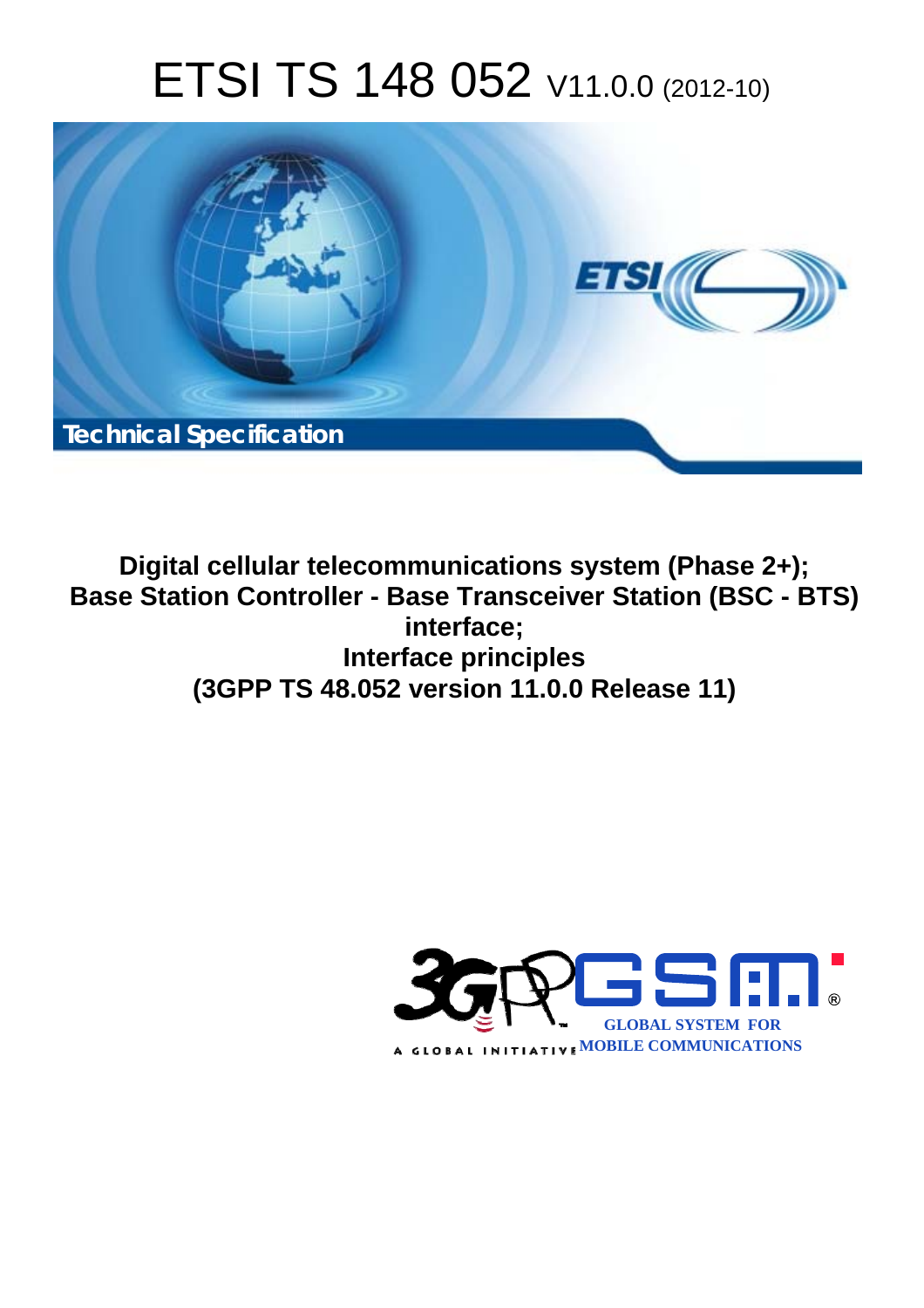Reference RTS/TSGG-0248052vb00

> Keywords GSM

#### *ETSI*

#### 650 Route des Lucioles F-06921 Sophia Antipolis Cedex - FRANCE

Tel.: +33 4 92 94 42 00 Fax: +33 4 93 65 47 16

Siret N° 348 623 562 00017 - NAF 742 C Association à but non lucratif enregistrée à la Sous-Préfecture de Grasse (06) N° 7803/88

#### *Important notice*

Individual copies of the present document can be downloaded from: [http://www.etsi.org](http://www.etsi.org/)

The present document may be made available in more than one electronic version or in print. In any case of existing or perceived difference in contents between such versions, the reference version is the Portable Document Format (PDF). In case of dispute, the reference shall be the printing on ETSI printers of the PDF version kept on a specific network drive within ETSI Secretariat.

Users of the present document should be aware that the document may be subject to revision or change of status. Information on the current status of this and other ETSI documents is available at <http://portal.etsi.org/tb/status/status.asp>

If you find errors in the present document, please send your comment to one of the following services: [http://portal.etsi.org/chaircor/ETSI\\_support.asp](http://portal.etsi.org/chaircor/ETSI_support.asp)

#### *Copyright Notification*

No part may be reproduced except as authorized by written permission. The copyright and the foregoing restriction extend to reproduction in all media.

> © European Telecommunications Standards Institute 2012. All rights reserved.

DECT<sup>™</sup>, PLUGTESTS<sup>™</sup>, UMTS<sup>™</sup> and the ETSI logo are Trade Marks of ETSI registered for the benefit of its Members. **3GPP**TM and **LTE**™ are Trade Marks of ETSI registered for the benefit of its Members and of the 3GPP Organizational Partners.

**GSM**® and the GSM logo are Trade Marks registered and owned by the GSM Association.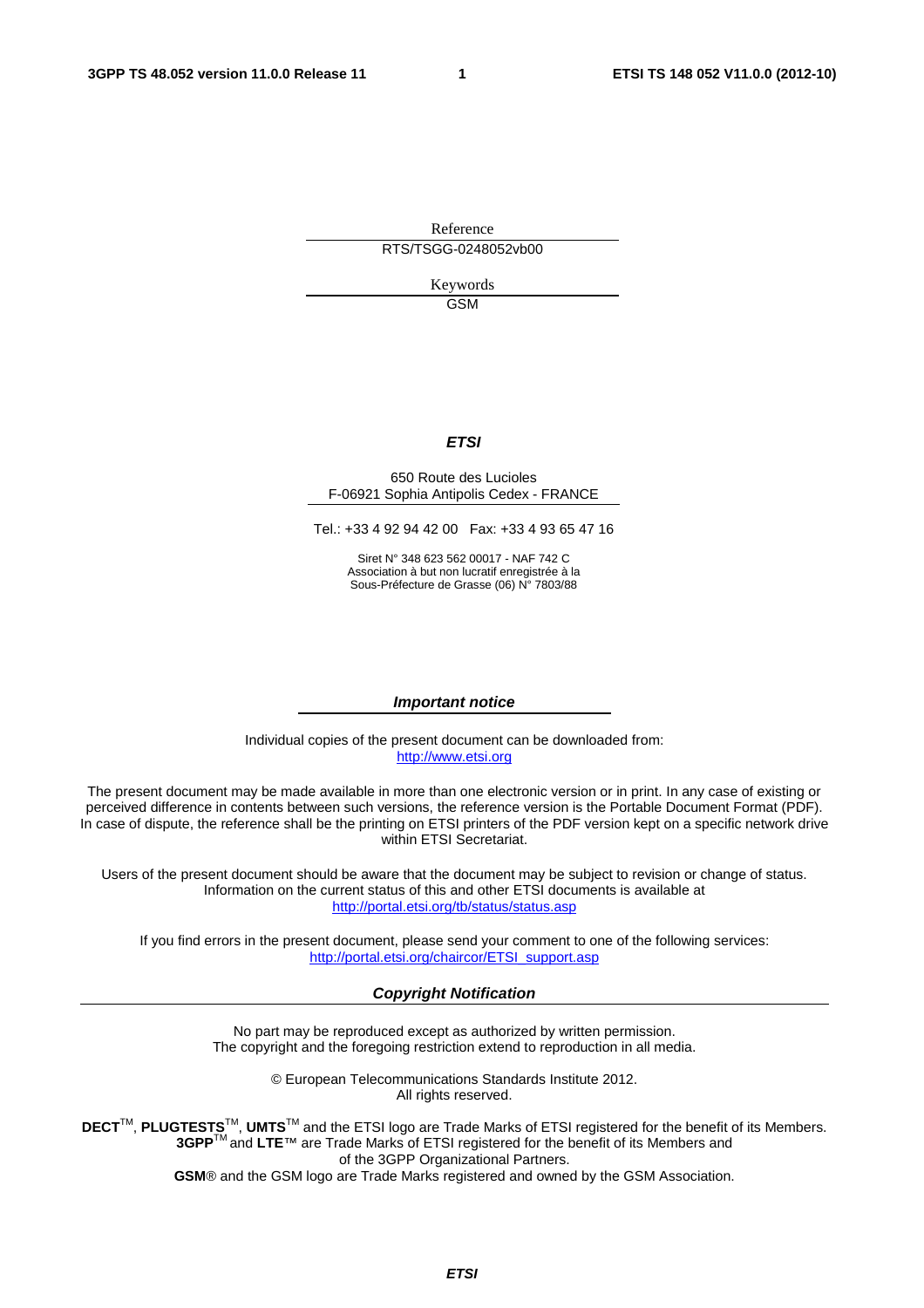# Intellectual Property Rights

IPRs essential or potentially essential to the present document may have been declared to ETSI. The information pertaining to these essential IPRs, if any, is publicly available for **ETSI members and non-members**, and can be found in ETSI SR 000 314: *"Intellectual Property Rights (IPRs); Essential, or potentially Essential, IPRs notified to ETSI in respect of ETSI standards"*, which is available from the ETSI Secretariat. Latest updates are available on the ETSI Web server [\(http://ipr.etsi.org](http://webapp.etsi.org/IPR/home.asp)).

Pursuant to the ETSI IPR Policy, no investigation, including IPR searches, has been carried out by ETSI. No guarantee can be given as to the existence of other IPRs not referenced in ETSI SR 000 314 (or the updates on the ETSI Web server) which are, or may be, or may become, essential to the present document.

# Foreword

This Technical Specification (TS) has been produced by ETSI 3rd Generation Partnership Project (3GPP).

The present document may refer to technical specifications or reports using their 3GPP identities, UMTS identities or GSM identities. These should be interpreted as being references to the corresponding ETSI deliverables.

The cross reference between GSM, UMTS, 3GPP and ETSI identities can be found under [http://webapp.etsi.org/key/queryform.asp.](http://webapp.etsi.org/key/queryform.asp)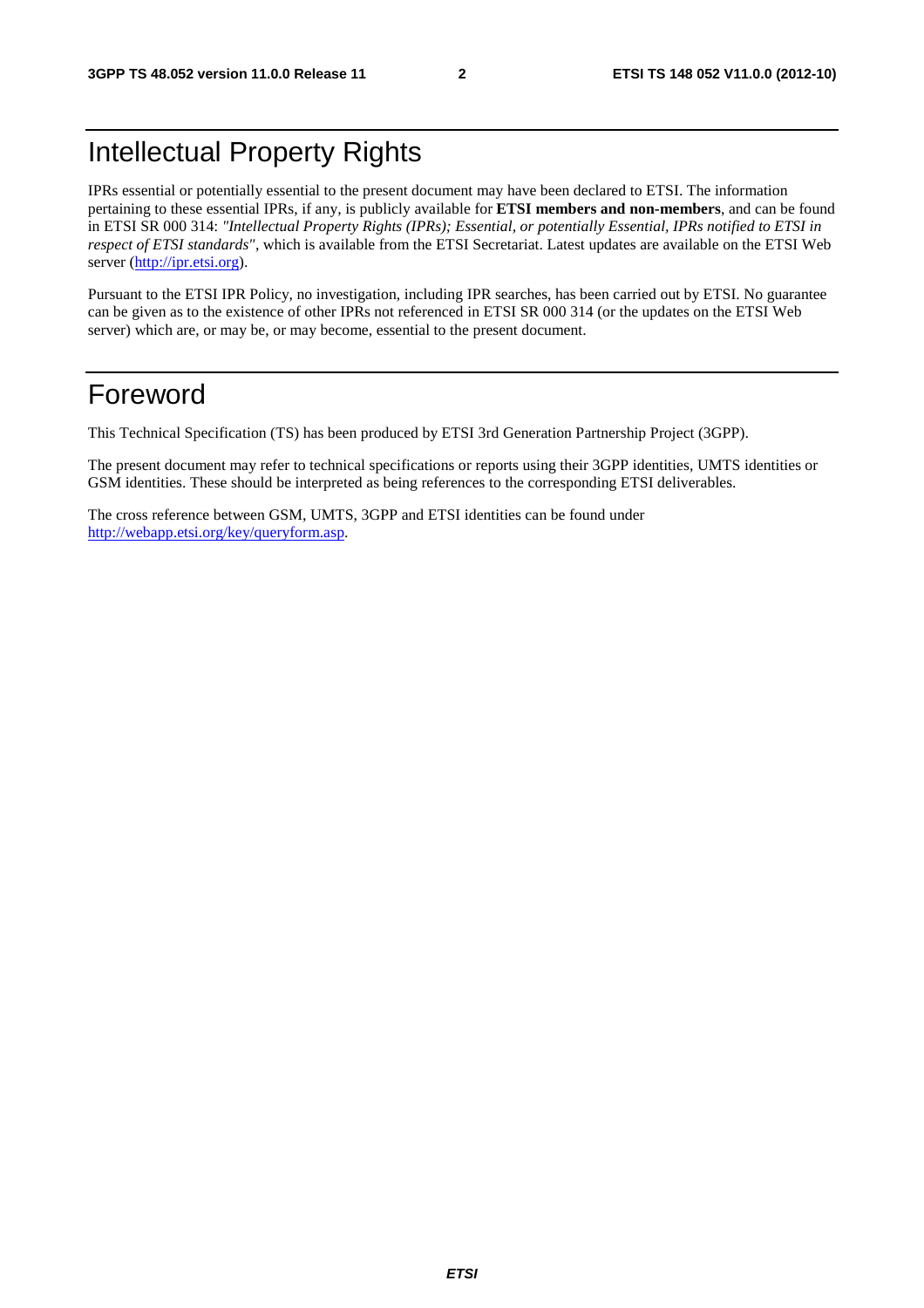$\mathbf{3}$ 

# Contents

| 1                                                                                                                                                                                                     |                               |  |
|-------------------------------------------------------------------------------------------------------------------------------------------------------------------------------------------------------|-------------------------------|--|
| 2                                                                                                                                                                                                     |                               |  |
| 3<br>3.1<br>3.2                                                                                                                                                                                       |                               |  |
| 4                                                                                                                                                                                                     |                               |  |
| 5<br>5.1<br>5.2<br>5.3<br>5.3.1<br>5.3.2<br>5.3.2.1<br>5.3.2.2<br>5.3.2.3<br>5.3.2.4<br>5.3.3<br>5.3.4<br>5.3.5<br>5.3.6<br>5.3.7<br>5.3.8<br>5.3.9<br>5.3.10<br>5.3.11<br>5.3.12<br>5.3.13<br>5.3.14 |                               |  |
| 6<br>6.1<br>6.2                                                                                                                                                                                       |                               |  |
| $\tau$<br>7.1<br>7.2<br>7.3                                                                                                                                                                           |                               |  |
|                                                                                                                                                                                                       | <b>Annex A (informative):</b> |  |
|                                                                                                                                                                                                       |                               |  |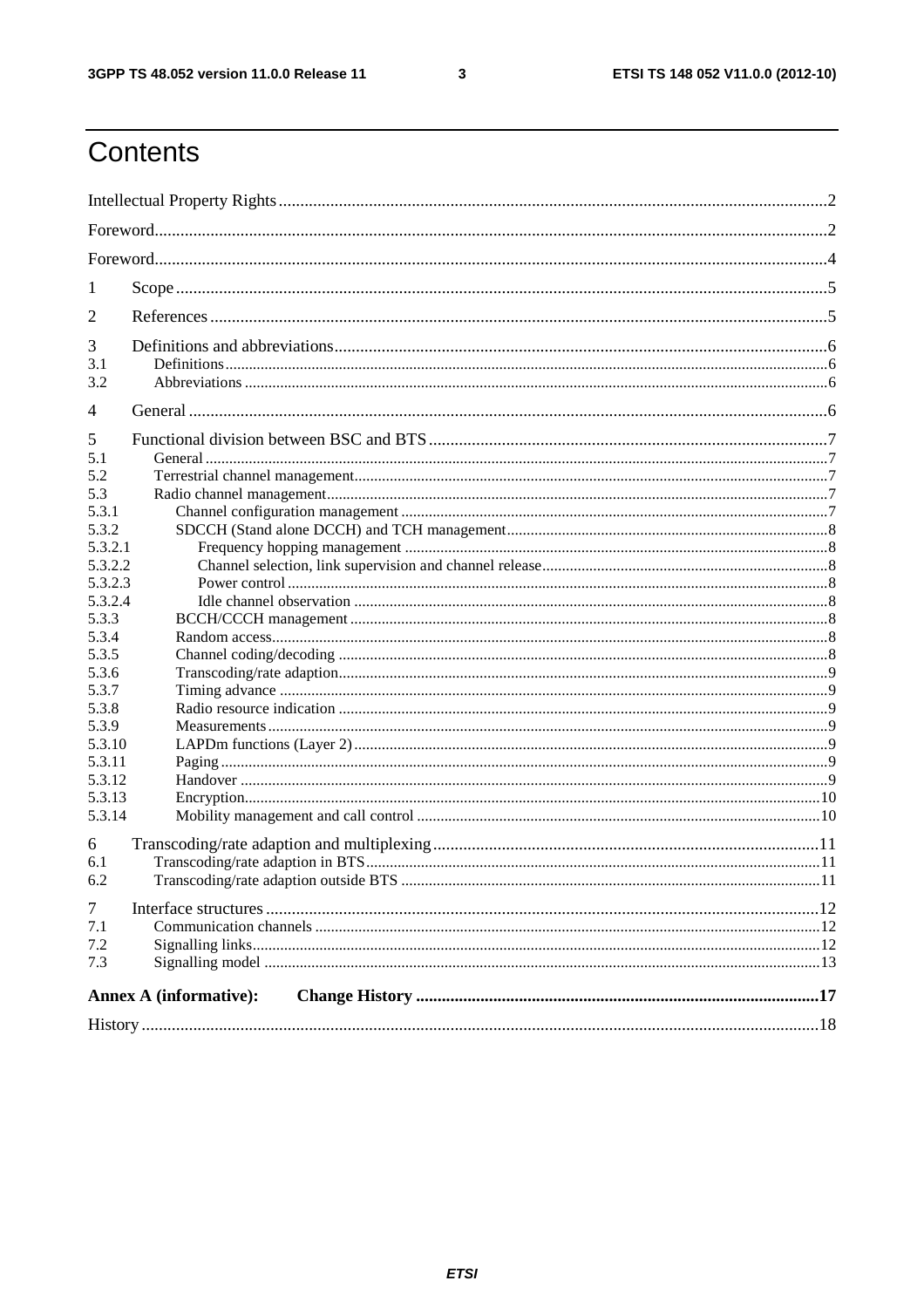# Foreword

This Technical Specification has been produced by the 3<sup>rd</sup> Generation Partnership Project (3GPP).

The contents of the present document are subject to continuing work within the TSG and may change following formal TSG approval. Should the TSG modify the contents of the present document, it will be re-released by the TSG with an identifying change of release date and an increase in version number as follows:

Version x.y.z

where:

- x the first digit:
	- 1 presented to TSG for information;
	- 2 presented to TSG for approval;
	- 3 or greater indicates TSG approved document under change control.
- y the second digit is incremented for all changes of substance, i.e. technical enhancements, corrections, updates, etc.
- z the third digit is incremented when editorial only changes have been incorporated in the document.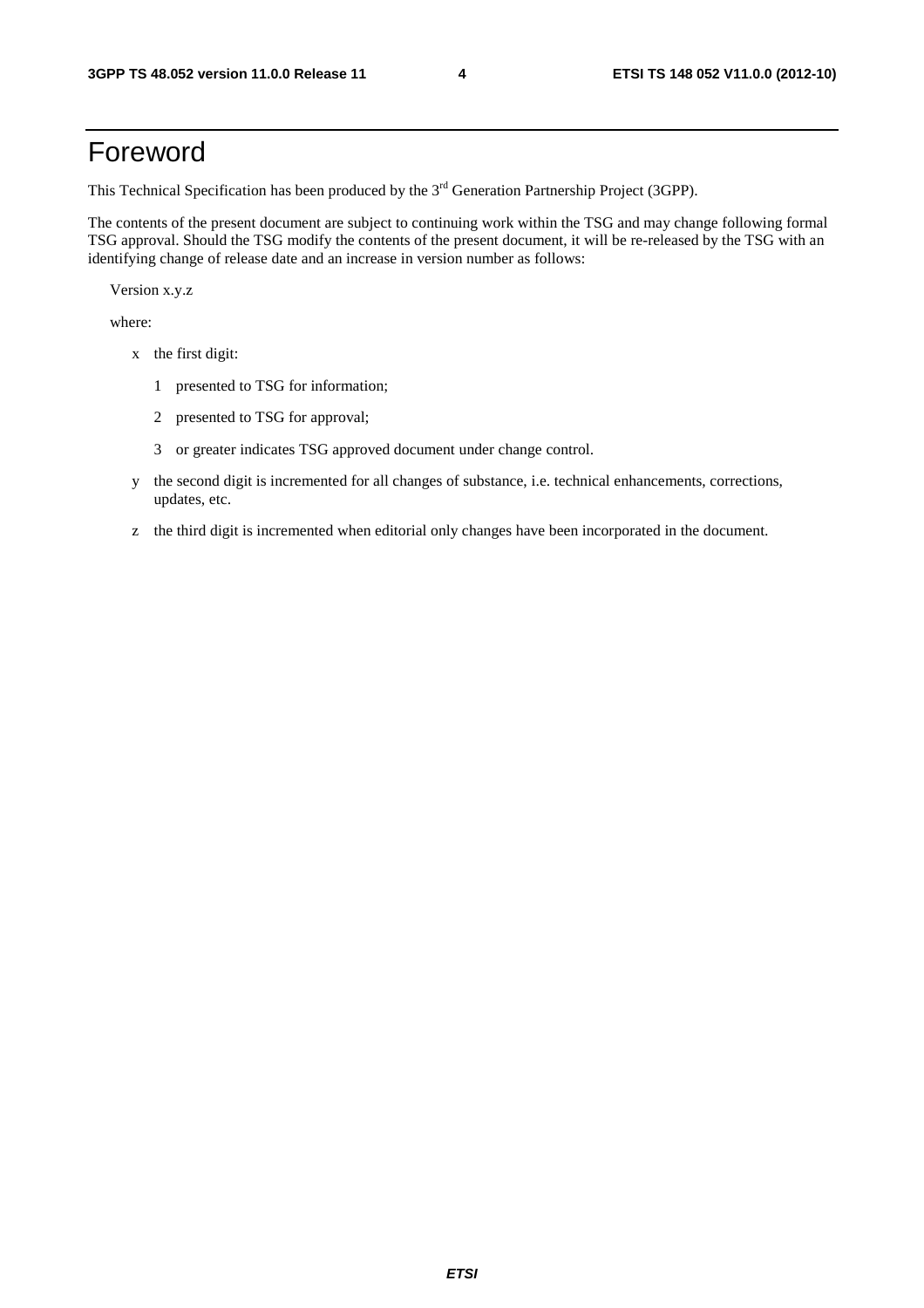# 1 Scope

The use and general aspects of the A-bis interface are given in 3GPP TS 48.051.

The present document gives the principle basis for the rest of the specifications specifying the interface between the Base Station Controller, BSC, and the Base Transceiver Station, BTS, with its transceivers, TRX. These components together form the Base Station System, BSS. (The interface between MSC and the BSS is specified in 3GPP TS 48.001 and 3GPP TS 48.020).

The intention with this interface is to get a unified way of connecting remotely located BTSs/TRXs to a BSC allowing for the interconnection of BSCs and BTSs/TRXs from different manufacturers.

In order to keep the BTS as simple as possible, BTS contains only those functions which have to recide close to the radio interface.

# 2 References

The following documents contain provisions which, through reference in this text, constitute provisions of the present document.

- References are either specific (identified by date of publication, edition number, version number, etc.) or non-specific.
- For a specific reference, subsequent revisions do not apply.
- For a non-specific reference, the latest version applies. In the case of a reference to a 3GPP document (including a GSM document), a non-specific reference implicitly refers to the latest version of that document *in the same Release as the present document*.
- [1] 3GPP TR 21.905: "Vocabulary for 3GPP Specifications".
- [2] 3GPP TS 48.001: "Base Station System Mobile services Switching Centre (BSS MSC) interface; General aspects".
- [3] 3GPP TS 48.002: "Base Station System Mobile-services Switching Centre (BSS MSC) interface Interface principles".
- [4] Void.
- [5] 3GPP TS 48.006: "Signalling transport mechanism specification for the Base Station System Mobile-services Switching Centre (BSS-MSC) interface".
- [6] Void.
- [7] 3GPP TS 48.020: "Rate adaption on the Base Station System Mobile-services Switching Centre (BSS-MSC) interface".
- [8] 3GPP TS 48.051: "Base Station Controller Base Transceiver Station (BSC-BTS) interface; General aspects".
- [9] 3GPP TS 48.058: "Base Station Controller Base Transceiver Station (BSC-BTS) interface; Layer 3 specification".
- [10] 3GPP TS 48.060: "Inband control of remote transcoders and rate adaptors for full rate traffic channels".
- [11] 3GPP TS 48.061: "Inband control of remote transcoders and rate adaptors for half rate traffic channels".
- [12] **Void.**
- [13] 3GPP TS 23.002: "Network Architecture".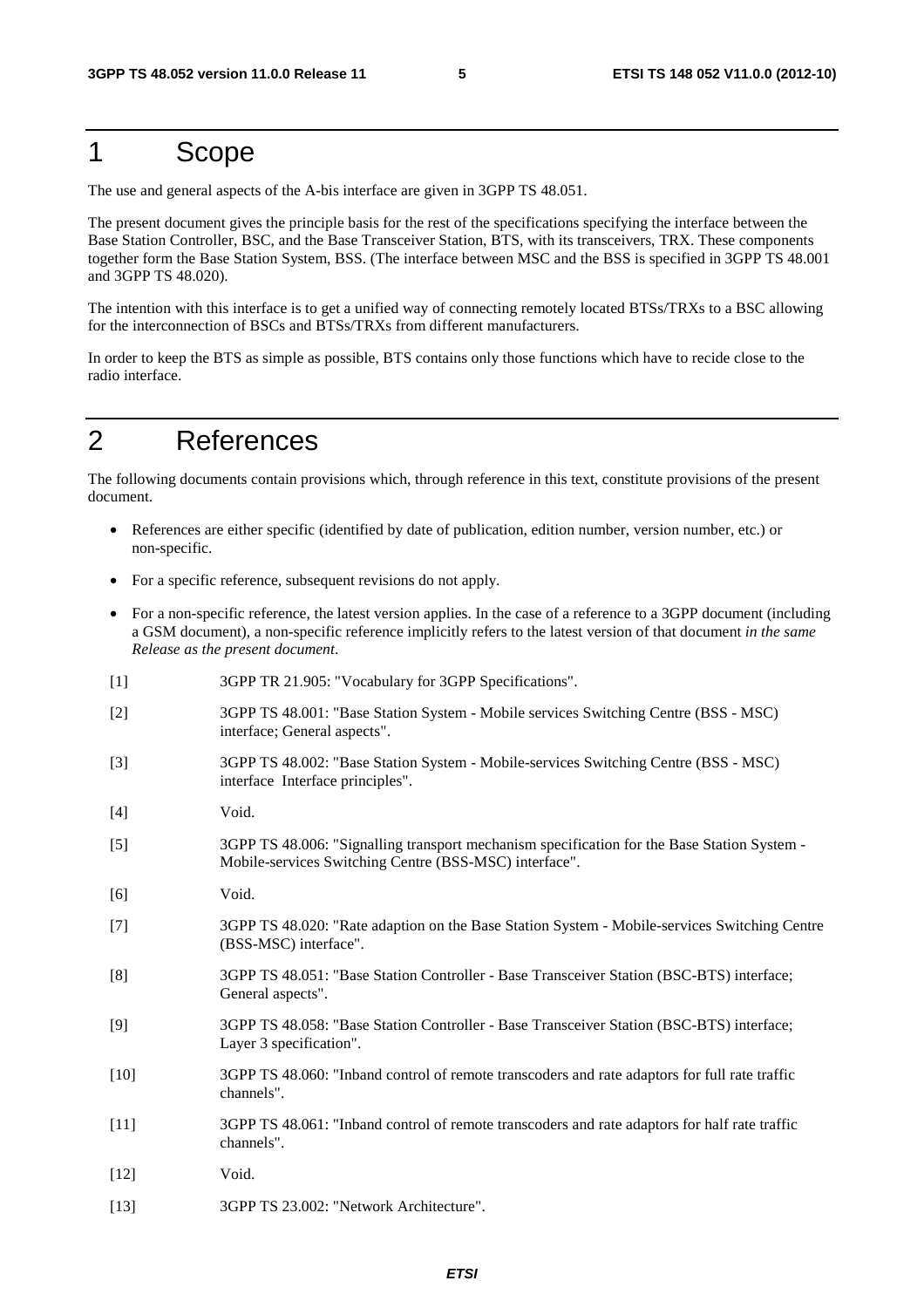# 3 Definitions and abbreviations

# 3.1 Definitions

For the purposes of the present document, the following terms and definitions apply:

**Base Station System (BSS):** system of base station equipment (transceivers, controllers, etc..) which is viewed by the MSC through a single interface as defined by the 3GPP TS 48.0xx series of recommendations, as being the entity responsible for communicating with Mobile Stations in a certain area. The radio equipment of a BSS may cover one or more cells. A BSS may consist of one or more base stations. If an internal interface according to the 3GPP TS 48.05x series at recommendations is implemented, then the BSS shall consist of one Base Station Controller (BSC) and several Base Transceiver Stations (BTSs).

NOTE: The functionality is described in 3GPP TS 48.001.

**Base Station Controller (BSC):** network component in the PLMN with the functions for control of one or more Base Transceiver Stations (BTSs).

**Base Transceiver Station (BTS):** network component which serves one cell, and is controlled by a Base Station Controller. The BTS can consist of one or more TRXs with or without common control equipment.

**Cell:** See 3GPP TS 23.002.

**Transceiver (TRX):** in the GSM PLMN is the functional entity which supports the 8 basic radio channels of the same TDMA-frame.

**Base Control Function (BCF):** functional entity which handles common control functions within a BTS,

e.g. frequency hopping sequences etc.

At a multi BTS site, one of the BCFs can also be choosen to perform functions common to the site (e.g. external alarms, power supply, time base).

## 3.2 Abbreviations

For the purposes of the present document, the abbreviations given in 3GPP TR 21.905 apply.

# 4 General

3GPP TS 48.001 and 3GPP TS 48.020 specify the functional split and interface between MSC and the Base Station System, BSS, the A- interface.

The BSS can be further subdivided into one BSC controlling one or more BTSs, each consisting of one or more TRXs. The interface treated by the present document is the interface between a BSC and a BTS. It is denoted the A-bisinterface.

The A-bis-interface is capable of supporting three different internal BTS configurations:

- one single TRX;
- a collection of TRXs where all are served by a common physical connection;
- a collection of TRXs, each served by its own physical connection.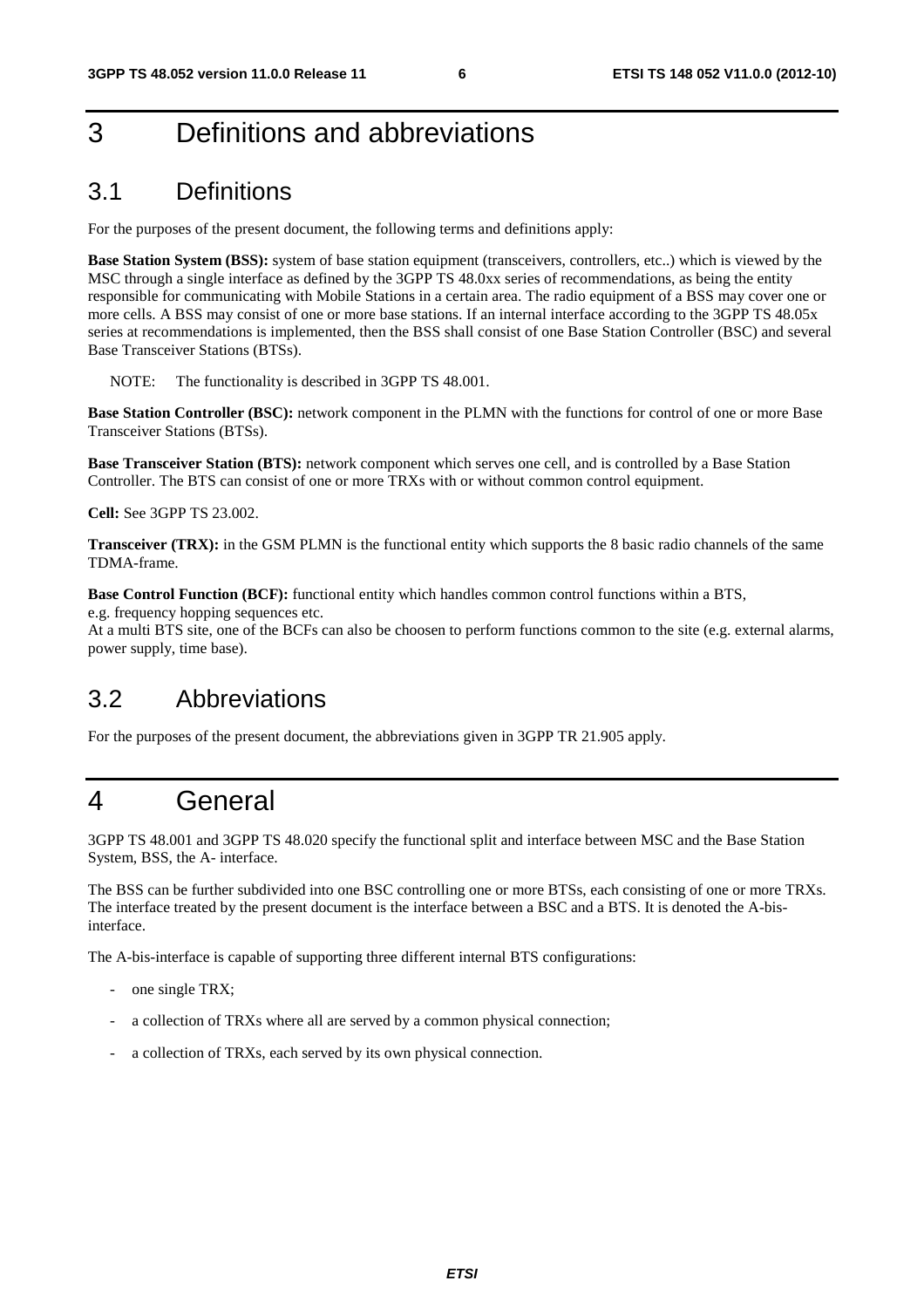



**Figure 4.1: BSS Subdivision and Interfaces** 

The present document is based on the use of digital transmission system interfaces, either at 2 048 kbit/s or at 64 kbit/s. Furthermore, the use of a subrate of 16 kbit/s and/or 8 kbit/s is supported for coded speech or rate adapted data.

This interface will support the transcoder positioned either inside or outside BTS. In the latter case, remote control (synchronisation) of the transcoder is used.

# 5 Functional division between BSC and BTS

### 5.1 General

In Technical Specification 3GPP TS 48.001 the functional division between MSC and BSS is described. This clause describes the further subdivision of functions between BSC and BTS/TRX required for the A-bis interface. A summary can be found in table 5.1. Some general requirements on the functionality of the A-bis interface are also specified.

## 5.2 Terrestrial channel management

There is a unique mapping from traffic channels on the radio path to the terrestrial traffic channels. BSC makes the choice of radio channel and thereby also of the terrestrial channel for a call.

# 5.3 Radio channel management

#### 5.3.1 Channel configuration management

The channel configuration is controlled between the BSC and OMC. Current configuration is downloaded from OMC to BSC which then controls the use of the radio channels (TDMA time slots for BCCH/CCCH, TCHs, SDCCHs etc).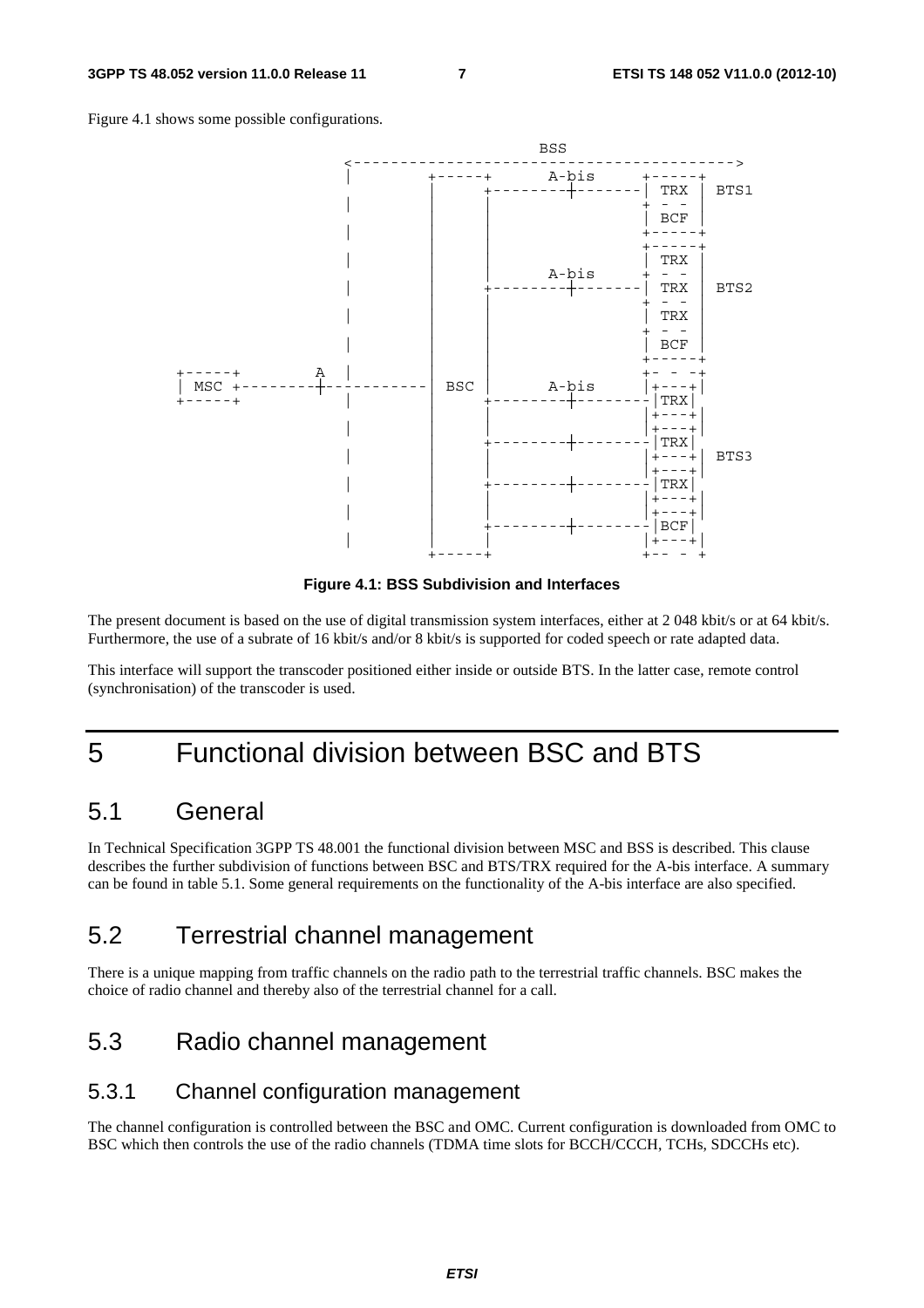### 5.3.2 SDCCH (Stand alone DCCH) and TCH management

#### 5.3.2.1 Frequency hopping management

The hopping sequences for each BTS (cell) is downloaded from OMC to BSC. It is then the responsibility of BSC to download this information to each BTS and also to send the corresponding BCCH information to be transmitted in the BCCH time slots.

#### 5.3.2.2 Channel selection, link supervision and channel release

These functions are controlled by BSC. For channel selection BSC has to have information on blocked radio channels and also on interference level on idle channels.

In the assignment messages to MS (Immediate Assign, Assign Command and Handover Command), a Starting Time parameter is included. This starting time is based on the frame number on the (new) BTS. Before sending the assign message to MS, BSC has to be informed on the current frame number in BTS.

When assigning a channel, BSC shall inform BTS on relevant parameters, e.g. channel type, channel coding, rate adaption, starting time.

#### 5.3.2.3 Power control

The ordered MS power level is sent in the 16 bit L1-header of SACCH- blocks on the downlink and the actual power level used by MS is reported in the corresponding L1-header on the uplink. This header is inserted (downlink) and extracted (uplink) by BTS/TRX.

The determination of required power level in MS is based on uplink radio measurements made by BTS/TRX and reported to BSC. The basic control of this power is performed by BSC and the dynamic regulation is performed by BSC or optionally by BTS. If BTS supports dynamic MS power regulation, BSC can indicate whether BTS is to regulate the MS power and if so, also the parameters required by BTS.

The required TRX transmission power level on a channel is based on reported measurements performed by MS. The dynamic control of this power is optional. If supported, the basic control is performed by BSC and the dynamic regulation is performed by BSC or optionally by BTS. If BTS supports dynamic TRX transmission power regulation, BSC can indicate whether BTS is to regulate the transmission power and if so, also the parameters required by BTS.

#### 5.3.2.4 Idle channel observation

Idle channels are monitored by BTS.

#### 5.3.3 BCCH/CCCH management

TRX knows the timing of BCCH/CCCH slots (not known by BSC). The actual timing of BCCH/CCCH blocks therefore has to be made by BTS/TRX, including the scheduling of Paging Request messages on paging sub-channels.

BCCH information is downloaded to BTS.

#### 5.3.4 Random access

Detection of a random access attempt has to be made by TRX which then sends a message to BSC containing the required timing advance, the frame number of the access attempt and the 8 bit Channel Request message sent by MS in the access burst. This information is then included by BSC in the following Immediate Assign message sent to MS.

### 5.3.5 Channel coding/decoding

The error protection coding and decoding is made by BTS/TRX.

Different coding and interleaving schemes are used for speech and data calls. This information has to be signalled from BSC to BTS on a per call basis.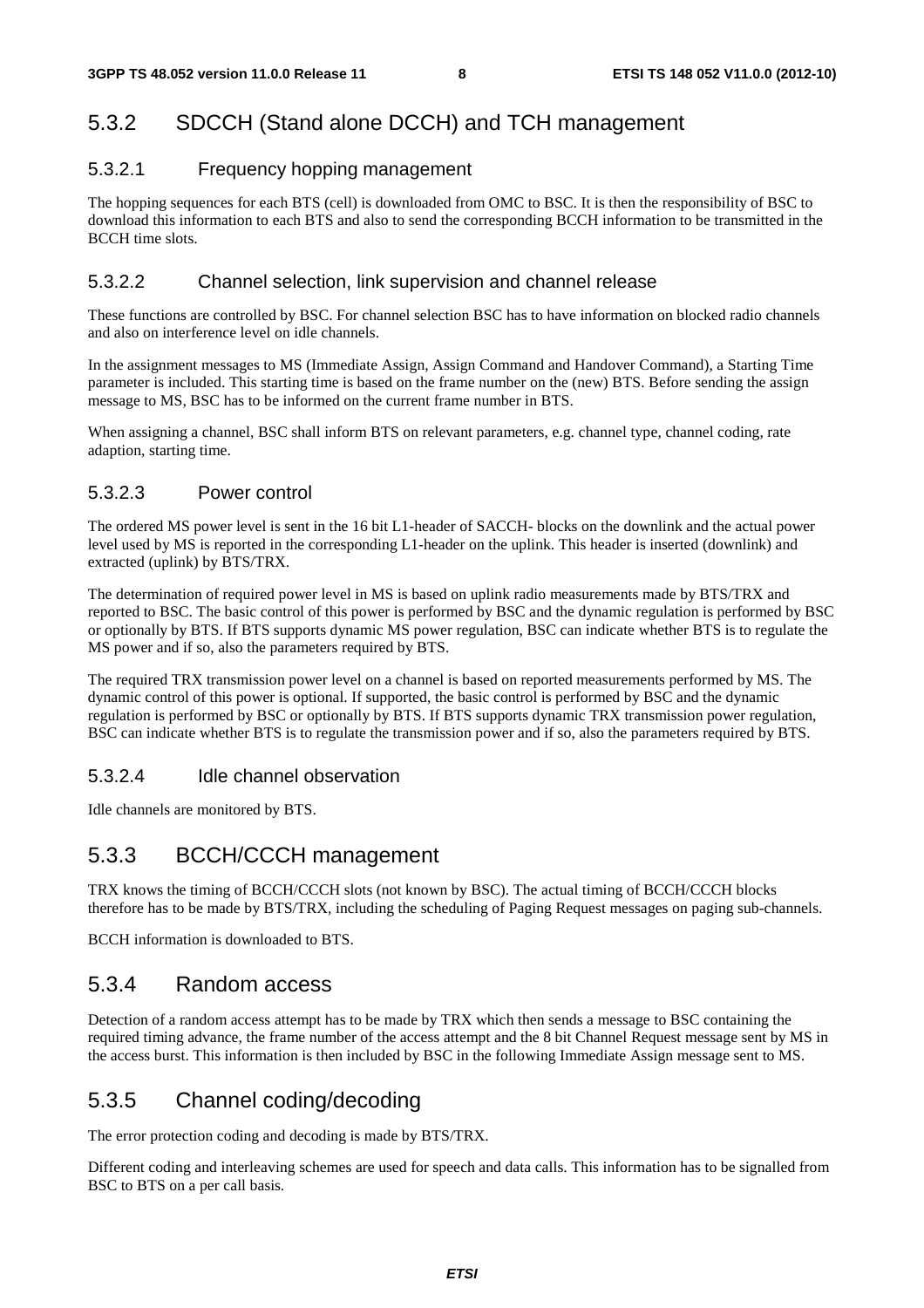# 5.3.6 Transcoding/rate adaption

The A-bis interface has to allow for the transcoder/rate adaptor being positioned either inside or outside BTS.

### 5.3.7 Timing advance

Timing advance has to be determined by TRX.

When MS is on a dedicated channel (SDCCH, TCH), the required timing advance (TA) is sent to MS and the actual timing advance is reported by MS in the 16 bit L1-header of the SACCH blocks.

At handover access, TA is determined by TRX and reported to MS in the PHYsical INFOrmation message sent by BTS/TRX.

At random access, TA is determined by TRX but in those cases, TA has to be reported to BSC for inclusion in the IMMediate ASSIGN message sent to MS by BSC.

#### 5.3.8 Radio resource indication

BTS reports on status (interference level, blocking etc.) of idle channels to BSC on a regular basis.

#### 5.3.9 Measurements

MS measures the downlink received level and quality from the serving cell and the received level from surrounding cells. The results from these measurements are reported by MS in Measurement Report messages on SACCH.

Uplink received level and quality are measured by BTS/TRX. The parameters for the uplink measurements are equivalent to the parameters used by MS for the corresponding downlink measurements (averaging period and dynamic range).

The support of forwarding this basic raw measurement data over the A-bis interface is mandatory. Additionally, BTS and BSC may optionally support some pre-processing in BTS of this data.

## 5.3.10 LAPDm functions (Layer 2)

Layer 2 on the radio interface (LAPDm) is terminated at BTS/TRX. Between BTS and BSC, LAPD is used.

## 5.3.11 Paging

Paging is initiated by MSC via BSC.

BSC determines the paging group to be used based on IMSI of the MS to be paged. The paging group value is sent to BTS together with the TMSI or IMSI.

Based on the paging group information, BTS/TRX will build the relevant PAGING REQUEST message and execute the transmission of the message in the correct paging sub-channel.

### 5.3.12 Handover

No handover recognition or decision is made by BTS.

However, BTS/TRX has to detect the handover access made by a handed over MS. BTS/TRX also checks the Handover Reference value sent by MS in the handover access burst against the Handover Reference value received from BSC in the channel activation command. In case of an asynchronous handover, BTS/TRX then builds the PHYsical INFOrmation message (including the Timing Advance value) and sends it to MS. The handover access is also reported to BSC.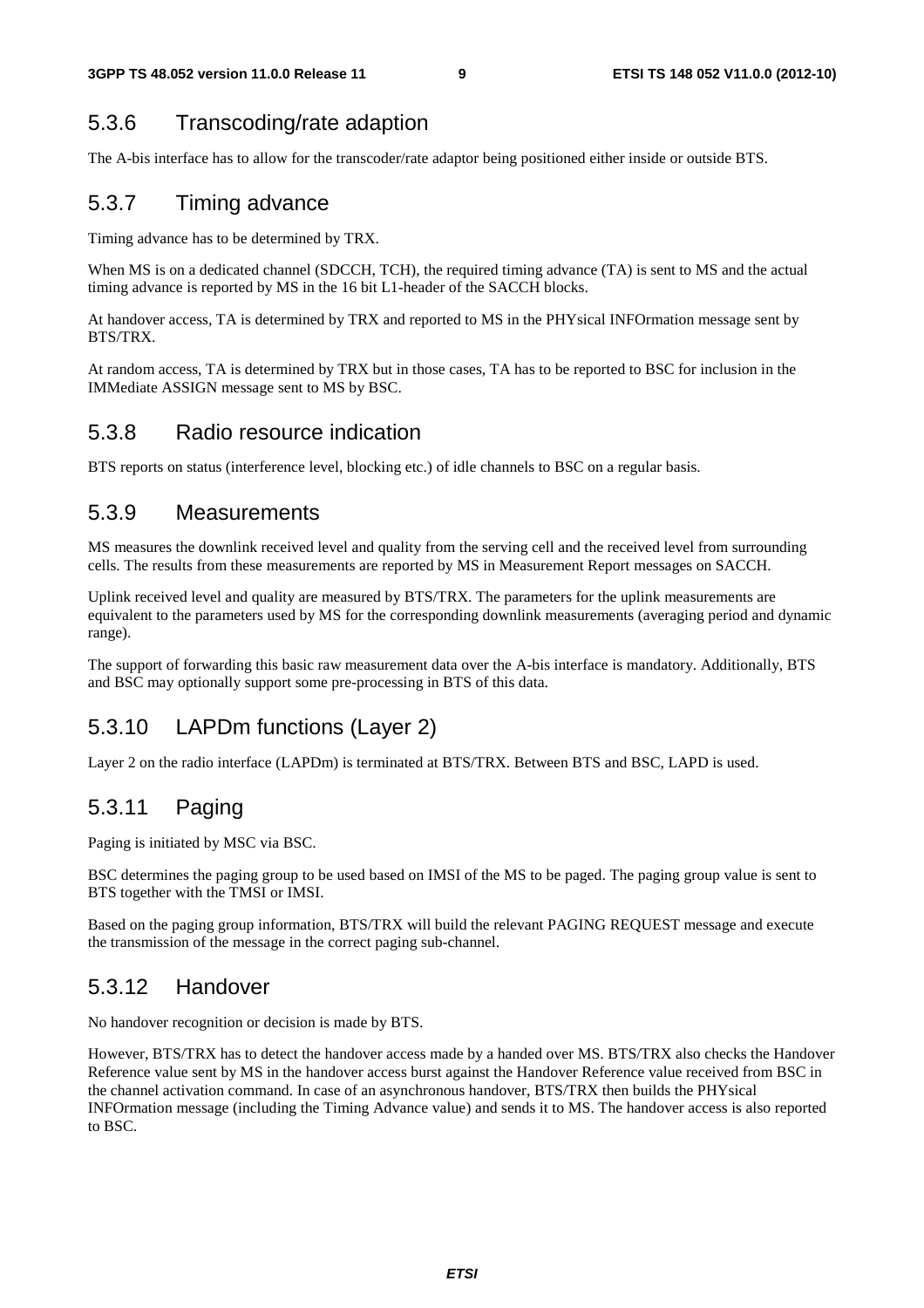# 5.3.13 Encryption

Encryption and decryption is made of the complete outgoing bit stream (except for preambles/synch words). This therefore has to be made by TRX. The encryption key has to be downloaded to BTS/TRX before encryption starts. Special control messages are therefore required between BSC and BTS/TRX.

### 5.3.14 Mobility management and call control

All mobility management and call control functions recide in MSC.

| <b>FUNCTION</b>                     |          | Location   |                |  |
|-------------------------------------|----------|------------|----------------|--|
|                                     |          | <b>BTS</b> | <b>BSC/MSC</b> |  |
| TERRESTRIAL CHANNEL MANAGEMENT      |          |            |                |  |
| MSC-BSC channels                    |          |            |                |  |
| Channel allocation                  |          |            | х              |  |
| <b>Blocking indication</b>          |          |            | x              |  |
|                                     |          |            |                |  |
| <b>BSC-BTS</b> channels             |          |            |                |  |
| Channel allocation                  |          |            | х              |  |
| <b>Blocking indication</b>          |          | x          |                |  |
|                                     |          |            |                |  |
| RADIO CHANNEL MANAGEMENT            |          |            |                |  |
| Channel configuration management    |          |            | x              |  |
|                                     |          |            |                |  |
| <b>Frequency Hopping</b>            |          |            |                |  |
| Management                          |          |            | x              |  |
| Execution                           |          | x          |                |  |
|                                     |          |            |                |  |
| <b>TCH</b> management               |          |            |                |  |
| Channel allocation (choice)         |          |            | х              |  |
| Link supervision                    |          |            | x              |  |
| Channel release                     |          |            | x              |  |
| Idle channel observation            |          | х          |                |  |
| Power control determination         | (note 3) | x          | x              |  |
|                                     |          |            |                |  |
| SDCCH management (Stand alone DCCH) |          |            |                |  |
| SDCCH allocation                    |          |            | х              |  |
| Link supervision                    |          |            | x              |  |
| Channel release                     |          |            | x              |  |
| Power control determination         | (note 3) | x          | x              |  |
|                                     |          |            |                |  |
| <b>BCCH/CCCH</b> management         |          |            |                |  |
| Scheduling of messages              |          |            |                |  |
| Management                          |          |            | x              |  |
| Execution                           |          | х          |                |  |
|                                     |          |            |                |  |
| Random access                       |          |            |                |  |
| Access detection                    |          | x          |                |  |
| Immediate assign (access grant)     |          |            | x              |  |
|                                     |          |            |                |  |
| Channel coding/decoding             |          | X          |                |  |
|                                     |          |            |                |  |
| Transcoding/rate adaption           | (note 1) | x          |                |  |
|                                     |          |            |                |  |
| Measurements                        |          |            |                |  |
| Uplink measuring                    | (note 2) | x          |                |  |
| Processing of reports from MS/TRX   | (note 4) | x          | x              |  |
| <b>Traffic measurements</b>         |          |            | x              |  |
|                                     |          |            |                |  |
| Timing advance                      |          |            |                |  |
| Calculation                         |          | x          |                |  |
| Signalling to MS at random access   |          |            | x              |  |

#### **Table 5.1: Summary of functional division between BTS and BSC/MSC**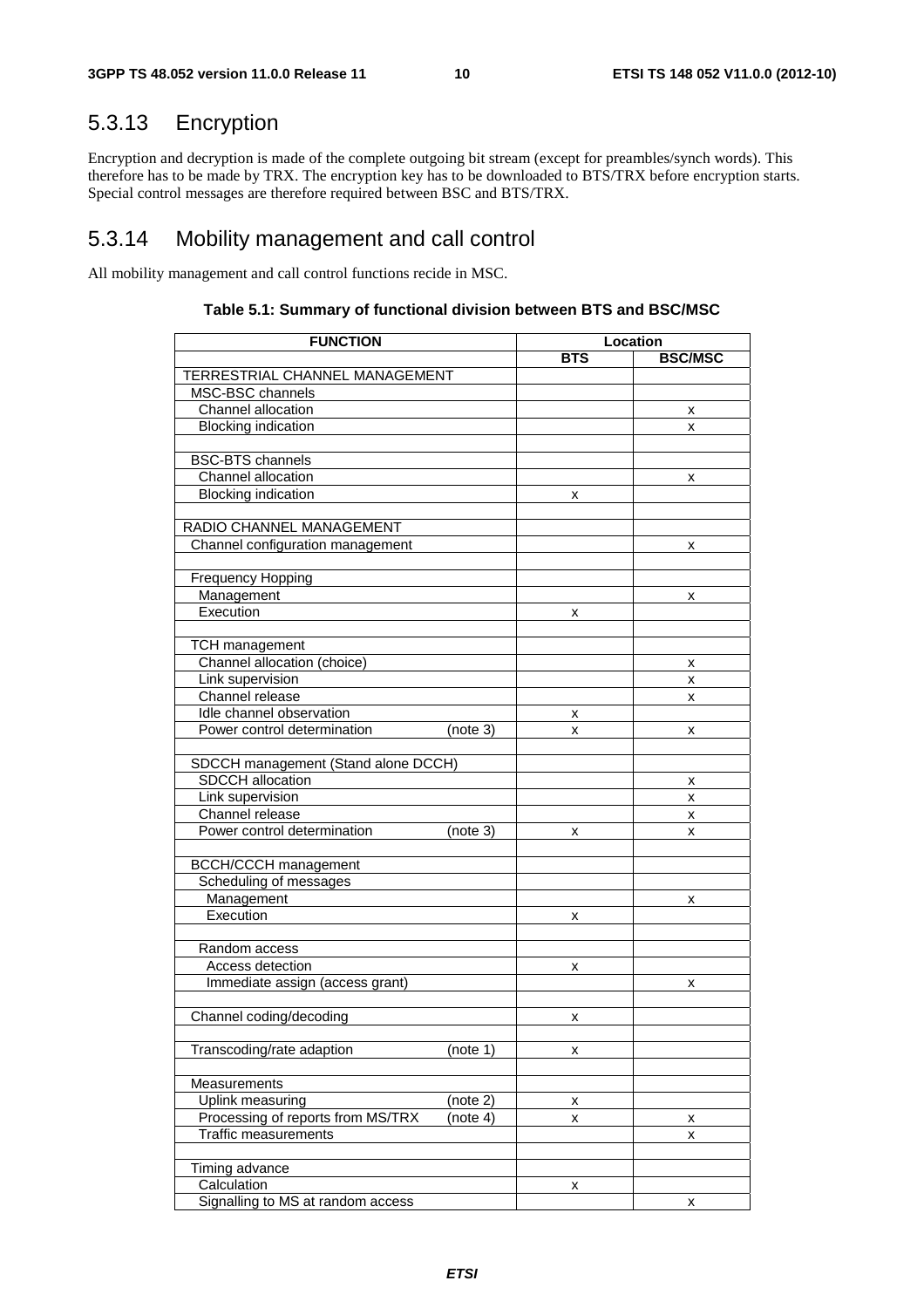| <b>FUNCTION</b>                                                                          | Location   |                |  |
|------------------------------------------------------------------------------------------|------------|----------------|--|
|                                                                                          | <b>BTS</b> | <b>BSC/MSC</b> |  |
| Signalling to MS at handover                                                             | x          |                |  |
| Signalling to MS during call                                                             | X          |                |  |
|                                                                                          |            |                |  |
| Radio resource indication                                                                |            |                |  |
| Report status of idle channels                                                           | x          |                |  |
|                                                                                          |            |                |  |
| LAPDm functions (Layer 2)                                                                | x          |                |  |
|                                                                                          |            |                |  |
| Encryption                                                                               |            |                |  |
| Management                                                                               |            | x              |  |
| Execution (Key from BSC)                                                                 | X          |                |  |
|                                                                                          |            |                |  |
| Paging                                                                                   |            |                |  |
| Initiation                                                                               |            | x              |  |
| DRX paging                                                                               |            |                |  |
| Management                                                                               |            | x              |  |
| Execution                                                                                | x          |                |  |
|                                                                                          |            |                |  |
| Handover                                                                                 |            |                |  |
| BSC internal, one cell                                                                   |            | x              |  |
| BSC internal, between cells                                                              |            | x              |  |
| <b>BSC</b> external                                                                      |            |                |  |
| recognition, radio reason                                                                |            | x              |  |
| recognition, traffic reason                                                              |            | X              |  |
| decision                                                                                 |            | x              |  |
| execution                                                                                |            | x              |  |
| Handover access detection                                                                | x          |                |  |
|                                                                                          |            |                |  |
| <b>MOBILITY MANAGEMENT</b>                                                               |            |                |  |
| Authentication                                                                           |            | x              |  |
| Location updating                                                                        |            | x              |  |
|                                                                                          |            |                |  |
| <b>CALL CONTROL</b>                                                                      |            | x              |  |
| Although the transcoder is always controlled by the BTS, it can optionally be<br>NOTE 1: |            |                |  |
| located outside the BTS (e.g. at the BSC or at the MSC site). In that case,              |            |                |  |
| remote control is performed by BTS using inchannel signalling.                           |            |                |  |
| Including averaging comparable to what is done in the MS.<br>NOTE 2:                     |            |                |  |
| NOTE 3: The support of power level determination in BTS is optional.                     |            |                |  |
| NOTE 4:<br>The support of forwarding all raw measurement data from MS/TRX over the A-    |            |                |  |
| bis interface and the processing of it in BSC is mandatory. The BTS/BSC may              |            |                |  |
| additionally support also some pre- processing in BTS of this raw data.                  |            |                |  |

# 6 Transcoding/rate adaption and multiplexing

The interface supports two options: transcoding/rate adaption performed in BTS or outside BTS.

# 6.1 Transcoding/rate adaption in BTS

The transcoding of speech to normal 64 kbit/s A-law is performed within BTS.

Data may be rate adapted or submultiplexed to 64 kbit/s circuits.

# 6.2 Transcoding/rate adaption outside BTS

In this case the transcoder/rate adaptor is considered as part of the BSC.

The channel coding/decoding is performed by BTS/TRX. The choice of coding/interleaving has to be signalled from BSC to BTS.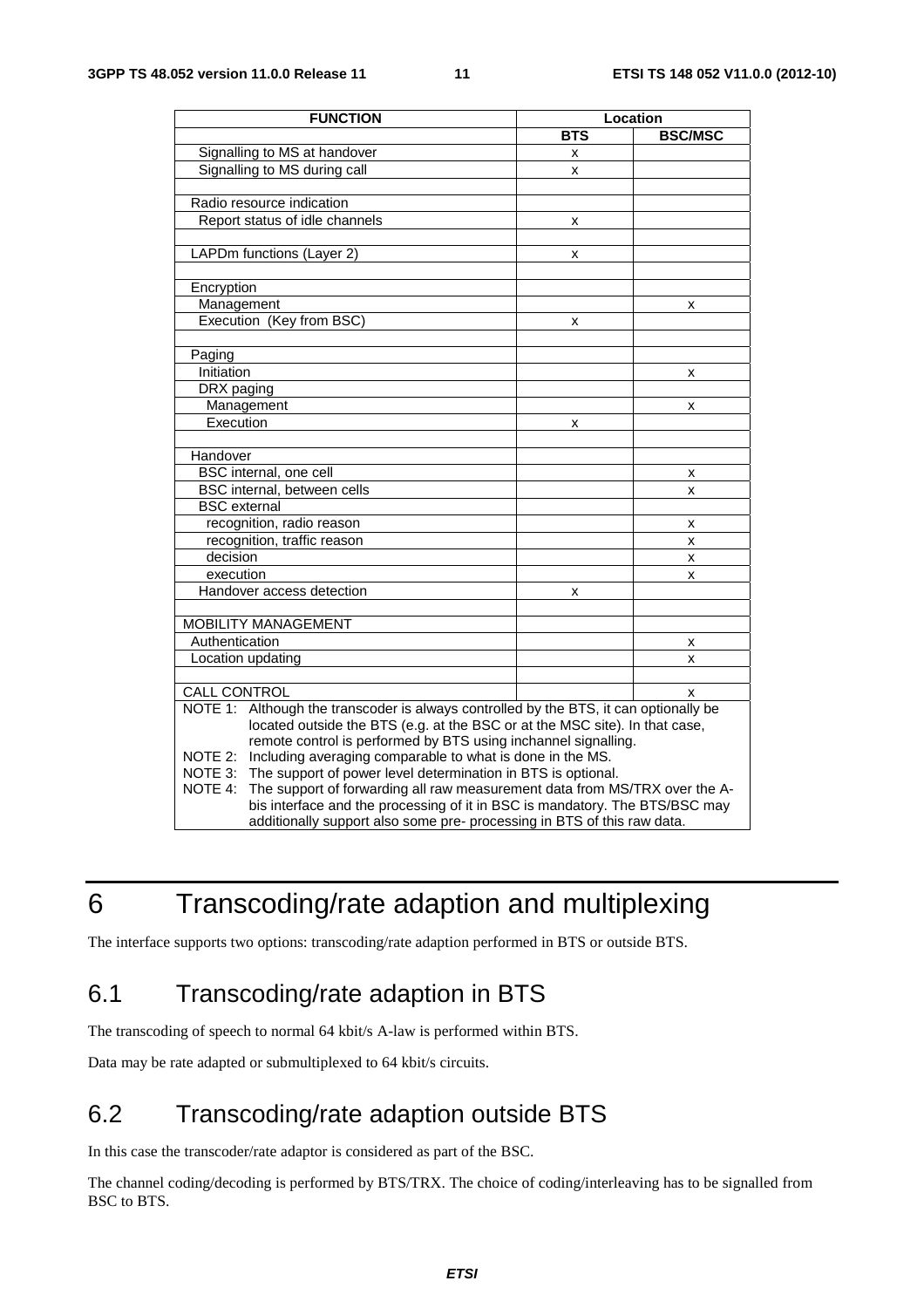The remote speech transcoder has to have knowledge of some radio parameters for an efficient decoding. In addition, the timing of the transcoder has to be aligned with the transmission of the frames over radio such that the frames from BSC arrive synchronized with the transmission over radio (minimizes delay due to remote transcoder). For this control and time alignment of the transcoder, inband signalling is used within a 16 kbit/s or an 8 kbit/s channel carrying speech or data, signalling and synchronisation. This remote control of the transcoder is specified in Technical Specifications 3GPP TS 48.060 (full rate traffic channels, 16 kbit/s submultiplexing only) and 3GPP TS 48.061 (half rate traffic channels, 16 or 8 kbit/s submultiplexing).

For data, rate adaption to subrate 16 or 8 kbit/s is performed within BTS.

For the link BTS-BSC, the following possibilities are foreseen:

- rate adaption of 16 kbit/s or 8 kbit/s speech + control or 16 kbit/s data + control to 64 kbit/s (one radio traffic channel per 64 kbit/s terrestrial channel);
- multiplexing of 16 kbit/s or 8 kbit/s speech + control or 16 kbit/s or 8 kbit/s data + control into one 64 kbit/s channel (up to eight radio traffic channels per 64 kbit/s terrestrial channel).

# 7 Interface structures

### 7.1 Communication channels

The A-bis interface is considered to have two types of communication channels (see figure 7.1):

- traffic channel (SDC) at 8 kbit/s, 16 kbit/s or 64 kbit/s carrying speech or data of one radio traffic channel (Bm or Lm channel);
- signalling channels (SCH) at 16 kbit/s, 32 kbit/s or 64 kbit/s, carrying signalling information (both BSC-MS and BSC-BTS signalling).



**Figure 7.1: Communication Channel Types** 

# 7.2 Signalling links

The addressing of TRXs and BCF is made using separate TEIs for each TRX and BCF.

Three logical links are defined for each TEI:

- RSL: Radio Signalling Link used for supporting traffic management procedures (MS to network communication). One link per TRX.
- OML: Operations and Maintenance Link used for supporting network management procedures (transferring operations and maintenance messages). One link per TRX and BCF.
- L2ML: Layer 2 Management Link used for transferring layer 2 management messages to TRX or BCF. One link per TRX and BCF.

A logical diagram for the architecture of the signalling links is given in figure 7.2.

Only point to point signalling links are used.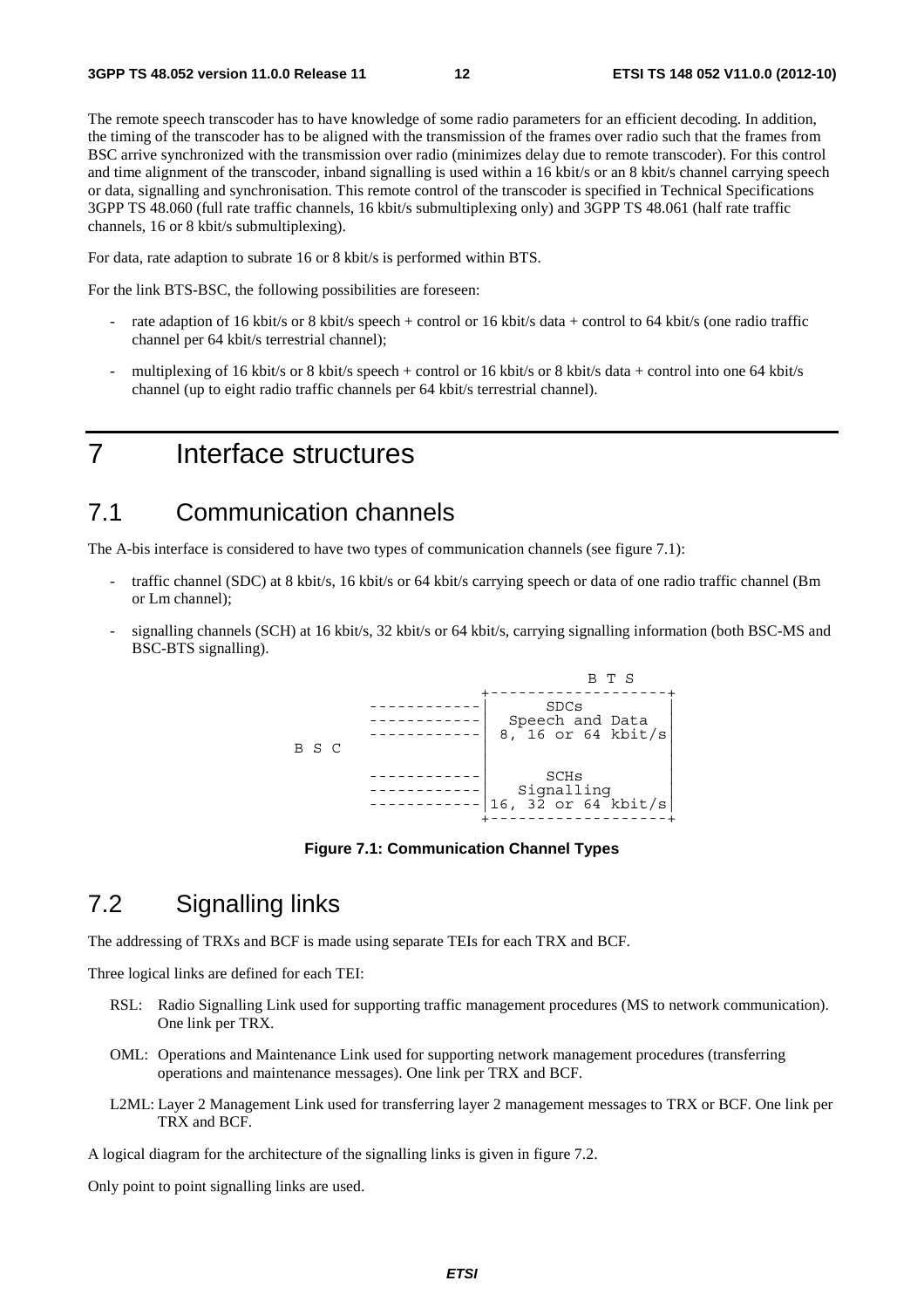SMS messages are also carried on the signalling links.

| <b>BSC</b>             |                                                                                                                        | <b>BTS</b>                                                                                               |
|------------------------|------------------------------------------------------------------------------------------------------------------------|----------------------------------------------------------------------------------------------------------|
|                        | $+ - +$<br>+-------- RSL -------<br>+-------- OML --------------  +-- <br>$L2ML------$<br>$+ - - - - - - - -$<br>$+-+$ | $+ - +$<br>$+ - -$<br>TRX<br>TEI1<br>-----  +--<br>$+ - +$<br>BCF                                        |
| LAYER 2                | $+-+$<br>$RSL$ ------<br>$OML$ --------------<br>$L2ML - -$                                                            | $+ - +$<br>$+--$<br>TRX<br>TEI2<br>$+ - -$<br>$+ - -$                                                    |
| T E I                  | RSL ------<br>$OML$ --------------<br>--------<br>$L2ML-----$                                                          | <b>BCF</b><br>$ -$<br>$+ - - - - \cdot$<br>$+ - -$<br>TRX  <br>TEI3<br>$+ - -$                           |
| MANAGE-<br><b>MENT</b> | $+-+$<br>$+-+$<br>OML<br>$\begin{array}{c} + \end{array}$<br>L2ML<br>- - - - - -<br>$+$<br>$+-+$                       | <b>BCF</b><br>$+ - - +$<br>$+-+$<br>$+ - +$<br>キーーーーーキ<br>BCF<br>TEI4<br>$+ -$<br>$\,$ + $\,$<br>$+ - +$ |
|                        |                                                                                                                        | $\ldots$ BCF                                                                                             |

**Figure 7.2: Logical L2 links of A-bis interface** 

# 7.3 Signalling model

A signalling model for the A-bis interface and its signalling environment can be found in figure 7.3.

CM and MM messages are not interpreted by BSC or BTS. Over the A interface they are tranferred using DTAP (Direct Transfer Application Part) and over the A-bis interface they are transferred as transparent messages.

RR messages are mapped to BSSAP (BSS Application Part) in BSC. In BTS, most of them are handled as transparent messages. However, some of them have to be interpreted by BTS (e.g. random access, start ciphering, paging). The BTSM (BTS Management) entities contain procedures for handling these messages and also other procedures for managing the BTS as defined in Technical Specification 3GPP TS 48.058. In BTS there is a mapping between BTSM and the relevant RR messages over the radio interface (RR').

The Layer 2 protocol over the A-bis interface is based on LAPD. L2 addressing is made to TRX (or BCF) using the TEI of LAPD. Different L2 links are used for traffic management messages (RSL, Radio Signalling Link), network management messages (OML, Operation & Maintenance Link) and L2 management messages (L2ML, Layer 2 Management Link).

A model of Layer 3 for the A-bis interface can be found in figure 7.4.

For traffic management, two types of signalling messages have been defined:

Transparent Messages:Messages which are forwarded by BTS without interpretation or changes.

Non-Transparent Messages:Messages which are sent only between BSC and BTS and which BTS is acting upon or which are the results of BTS actions.

In addition, the messages have been grouped into four main groups: Radio Link Layer Management, Dedicated Channel Management, Common Channel Management and TRX Management messages.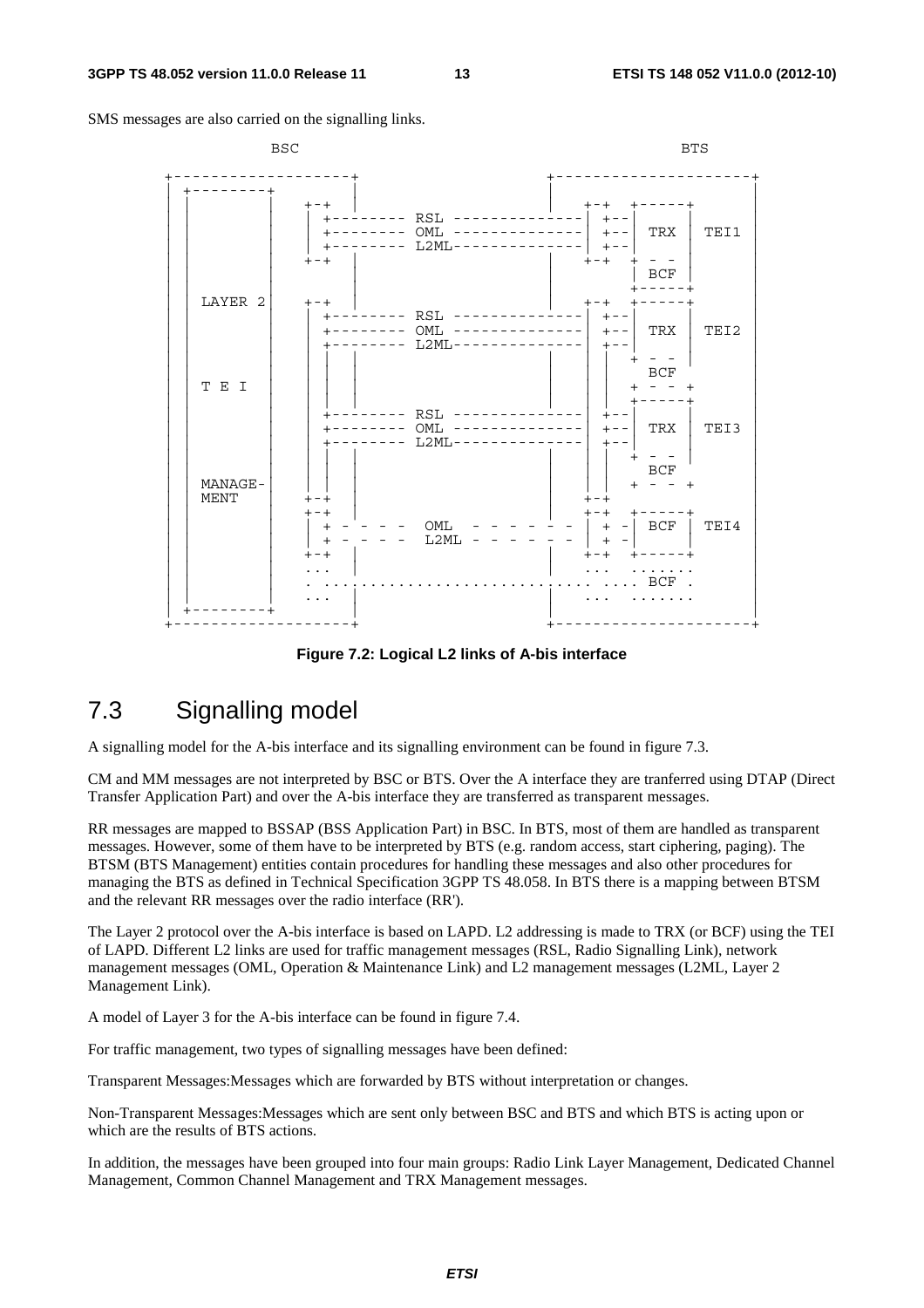Discrimination between these types and groups is based on the Message Discriminator which is sent as the first octet in all messages. Transparent and non-transparent messages are discriminated by a transparancy flag (T-bit) in the Message Discriminator. Transparent messages are merely forwarded to L2 on the radio interface.

In order to address the relevant radio channel, a Channel Number element is included to support the distribution of messages to relevant physical channels on the TRX. A Link Identifier element supports the distribution on logical links/channels on the radio interface (compare the DLCI element of the A interface, 3GPP TS 48.006).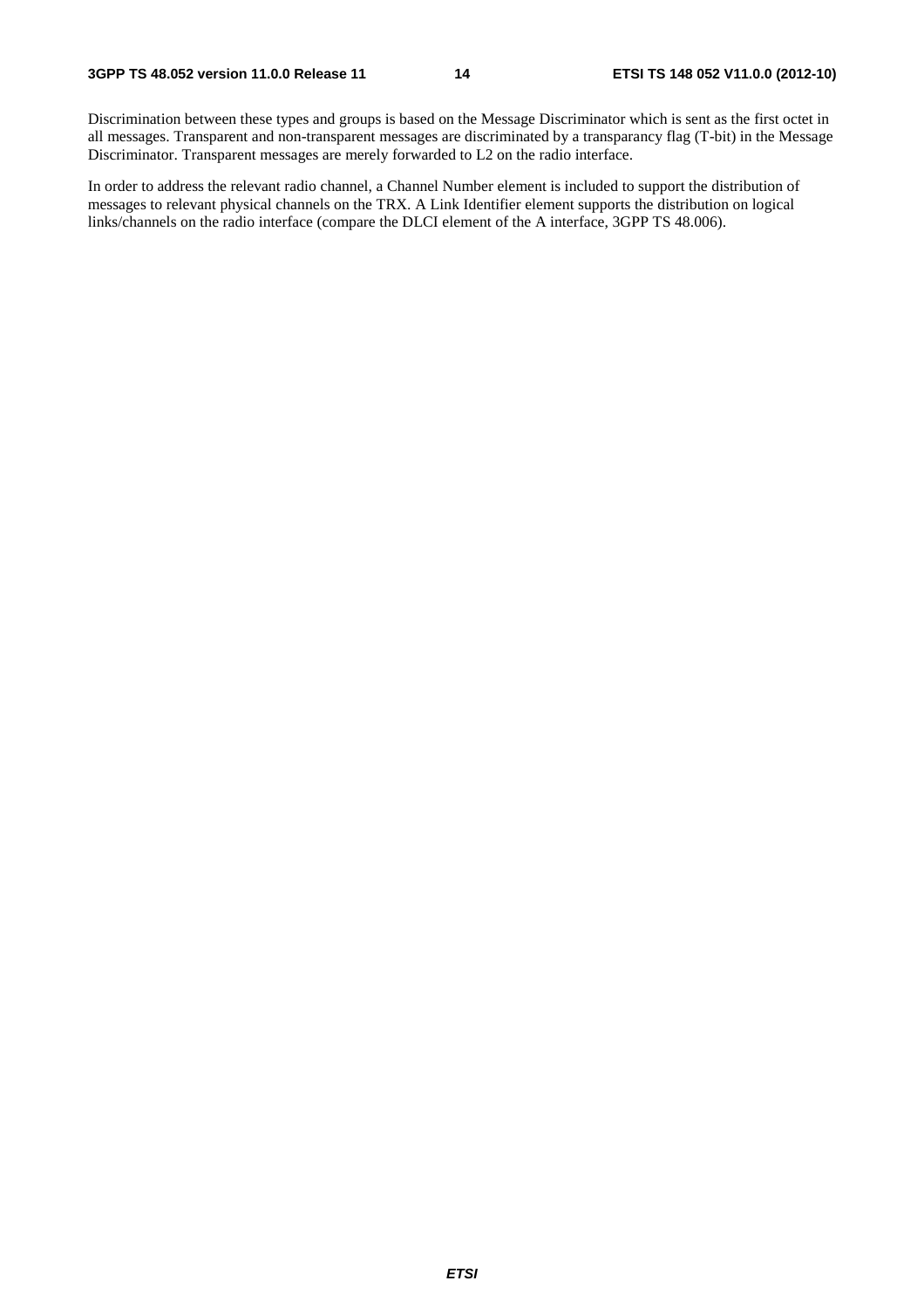

**Figure 7.3: Signalling model for the A-bis interface and its signalling environment**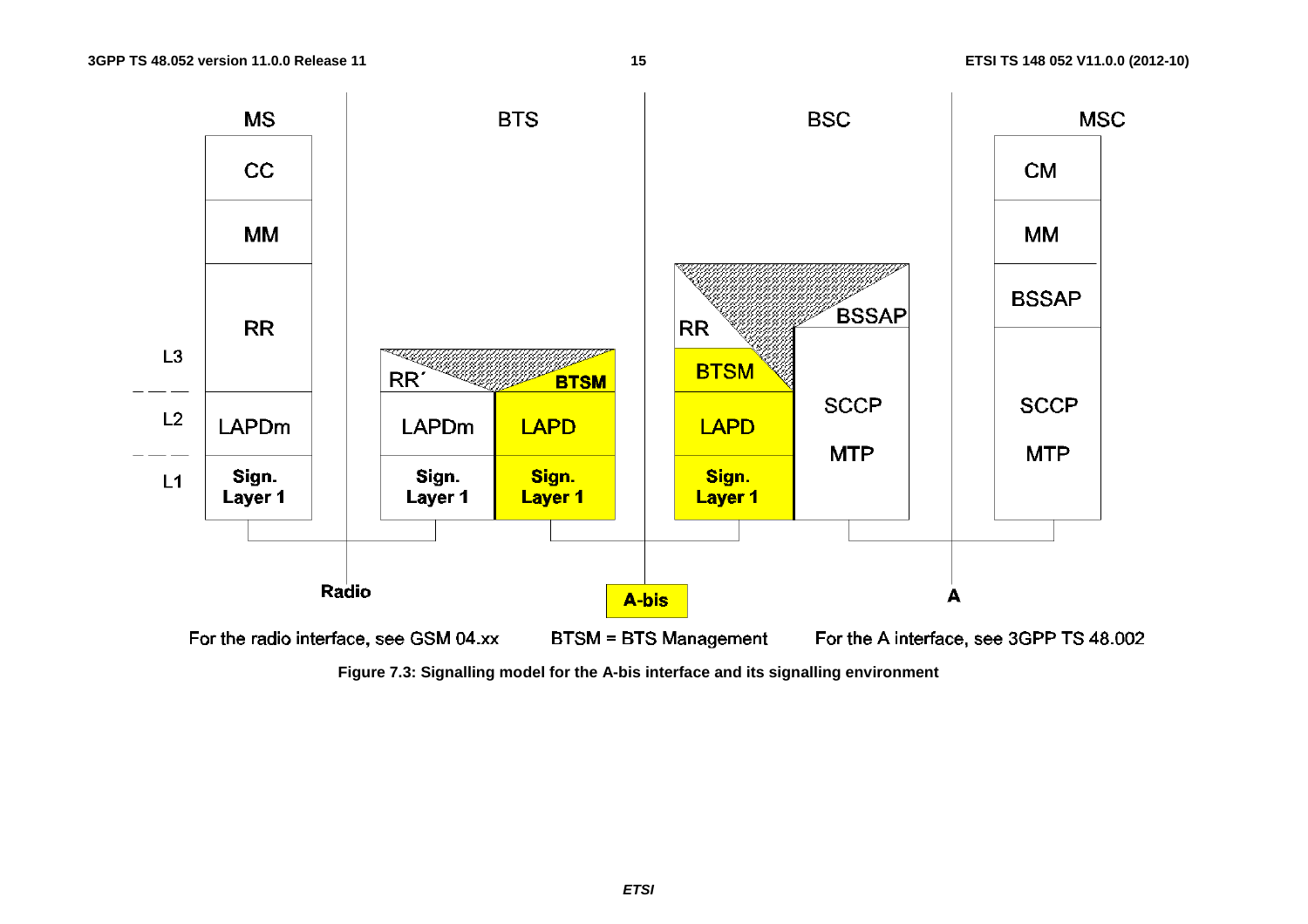

**Figure 7.4: L3 model**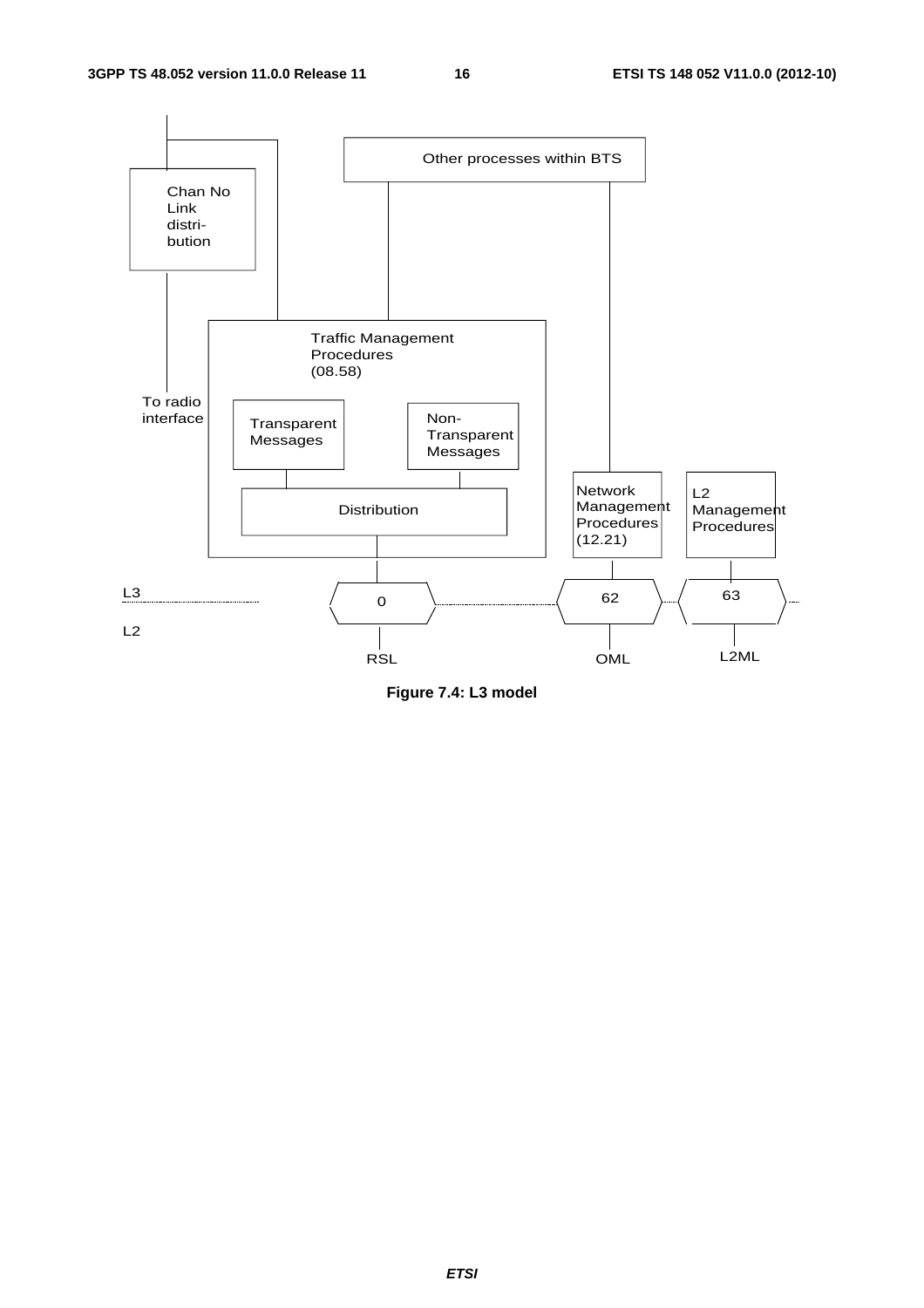# Annex A (informative): Change History

| TSG #          | TSG Doc. | CR. | <b>Rev</b> | <b>Subiect/Comment</b>                                     | New   |
|----------------|----------|-----|------------|------------------------------------------------------------|-------|
| September 2012 |          |     |            | version created based on v10.0.0<br>Rel-<br>$\overline{A}$ | 1.0.0 |